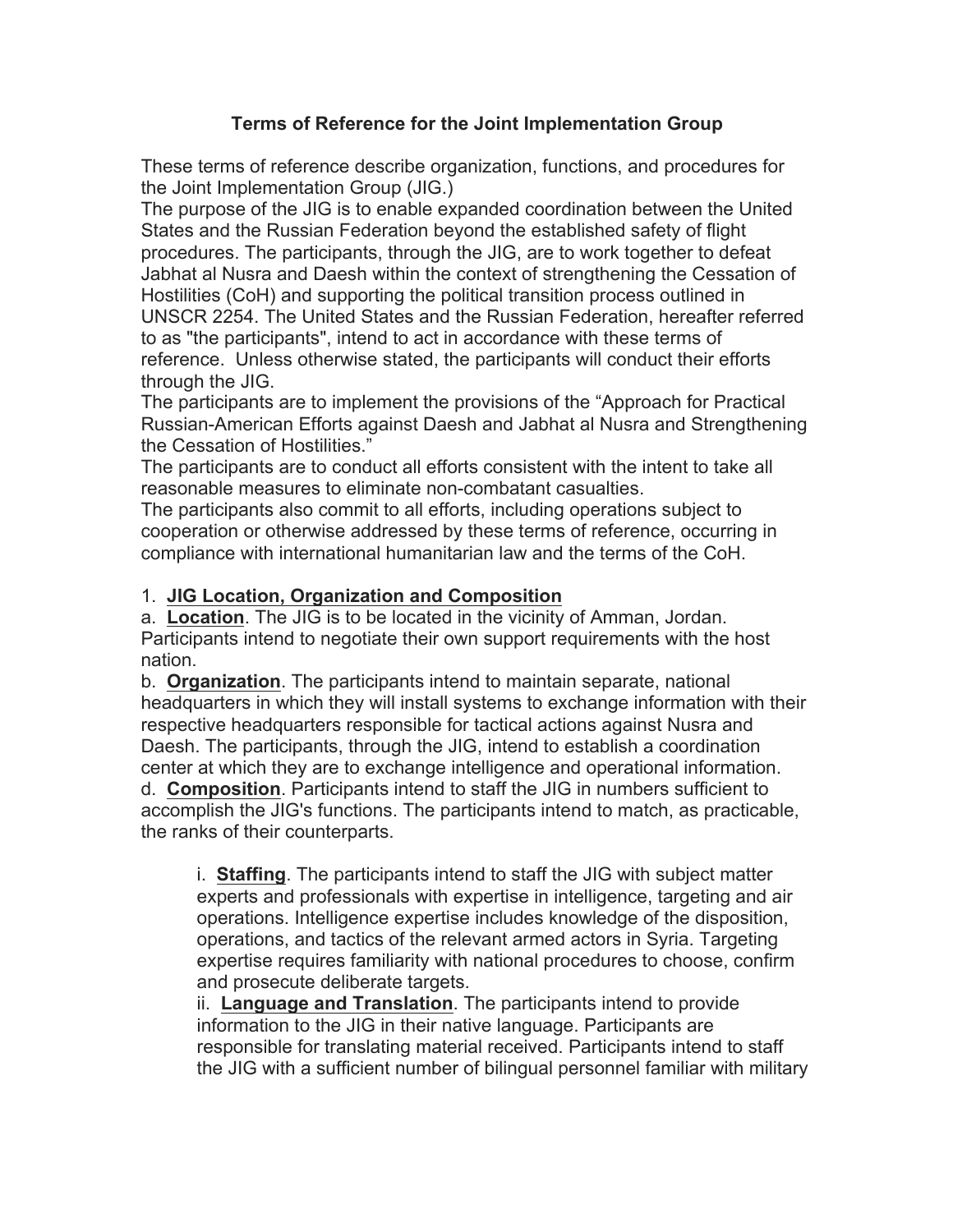intelligence and operational terminology, in order to enable the real-time translation of conversations and documents.

iii. **Senior National Representative**. The participants intend to provide the JIG with senior national representatives -- Colonels (0-6) or civilian employees of the equivalent ranks – with the authority to transmit, on behalf of their respective operational commanders, their participants' national decisions or positions.

iv. **Intelligence Personnel**. The participants intend to staff the JIG with intelligence personnel who can exchange information and resolve differences between how the participants represent information -grid reference systems, place names and other such technical details. Intelligence personnel are to include subject matter experts Nusra and Daesh in Syria. The participants, through the JIG, should develop mutually acceptable formats for information to be exchanged.

v. **Operations Representatives**. The participants intend to staff the JIG with operations representatives with expertise in national procedures for strike planning, targeting, weaponeering, operational law and other functions. Operations representatives are to resolve differences in how the parties present information. The participants, through the JIG should develop mutually acceptable formats for how information is exchanged. vi. **Support Personnel**. The participants may staff the JIG with personnel, as required, to manage logistics, force protection,

communications and other requirements.

2. **JIG Role in Military Operations**. The participants, through the JIG, should enable coordination between the participants for military operations against Nusra. Participants, through the JIG, may work to maximize independent, but synchronized, efforts against Daesh in Syria. Coordination should begin with information exchange on both Nusra and Daesh. If national authorities determine that integrated operations against deliberate targets is in the interest of both participants, the participants should coordinate procedures to permit integrated operations.

a. **Nusra Targeting**. The participants will commit to supporting deliberate targeting of Nusra. Once senior representatives to the JIG decide that information exchange has produced commonly understood information, the participants, through the JIG, intend to begin coordinating the targeting of Nusra. The participants are to develop target packages for Nusra targets under their national targeting processes. The participants, through the JIG, should coordinate on targets that have been developed. Once a decision has been reached on targets, the participants should coordinate the participants' proposals on how these targets are to be addressed. Initial efforts against mutually-decided-upon targets will be deconflicted by geography or time. With the exception of imminent threats to the participants where prior agreement on a target is infeasible, the participants will only take action against Nusra targets that are agreed to in advance, pursuant to procedures developed by the JIG and deconflicted through existing channels.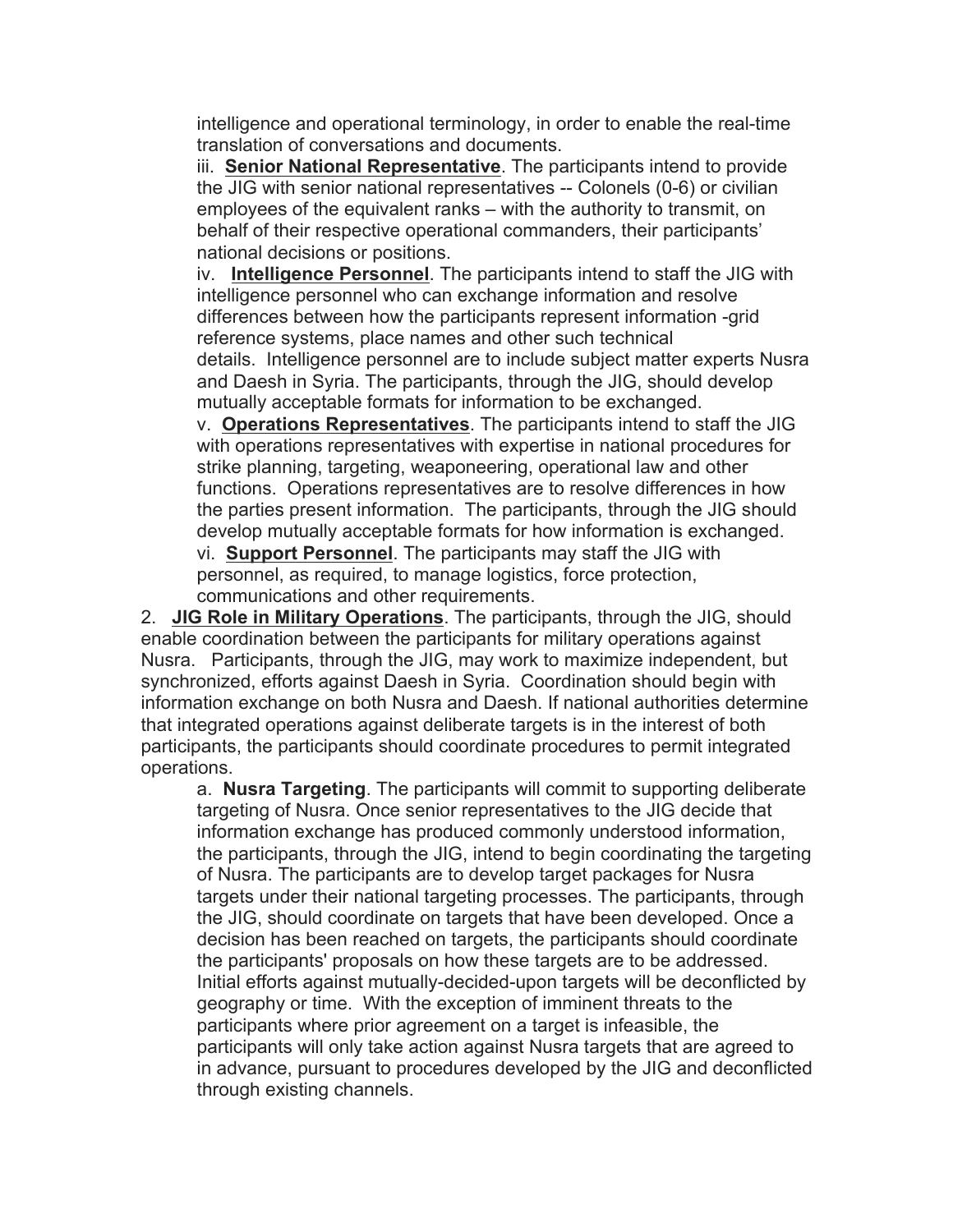i. **Targeting**. The participants are to select and prioritize targets, as outlined in previous paragraph, at their respective operational headquarters. The participants are to manage the exchange of information between targeting organizations.

ii. **Actionable Targets**. The participants are to coordinate agreement on Nusra targets that have been deemed "actionable" through the participants' respective national processes. National headquarters are to provide information on actionable targets in a format to be developed and decided upon by the participants. Actionable targets are those that have been "vetted" - targets for which participants have accurate supporting intelligence. The participants may commit additional Intelligence, Surveillance and Reconnaissance resources to support vetting of potential targets consistent with their respective national priorities. The participants anticipate "validating" actionable targets under their respective national processes to ensure they meet the appropriate commander's guidance, and may be targeted consistent with international humanitarian law and applicable rules of engagement. iii. **Target Development**. Only those targets that both participants agree are actionable will be further developed for strikes. The participants are to facilitate precision targeting by exchanging mensurated target locations. Actionable targets, as decided mutually by the participants, are to receive the same treatment as do other national targets - there is no presumption of priority simply because the participants mutually decided that a target is

actionable. **b. Daesh Targeting:** The participants may communicate targeting information for targets that permit independent, but synchronized, operations against Daesh in Syria. The participants are to select and prioritize targets at their respective operational headquarters. The participants are to manage the exchange of information between targeting organizations. Any decision to jointly validate and execute a Daesh target should be made pursuant to procedures developed by the JIG and deconflicted through existing channels. [Both participants reserve the right to conduct unilateral strikes against Daesh targets outside of designated areas].

c. **Operational Deconfliction and Coordination**. The JIG is a liaison body; it is to expose portions of a participant's targeting and airstrike planning functions to the other participant. The United States and Russia should inform one another through the JIG of final plans for operations against a mutually selected target no later than the day before execution. The JIG is to communicate assessments of national actions against Nusra and to the participants. The JIG may communicate assessments of national actions against Daesh in Syria to the participants.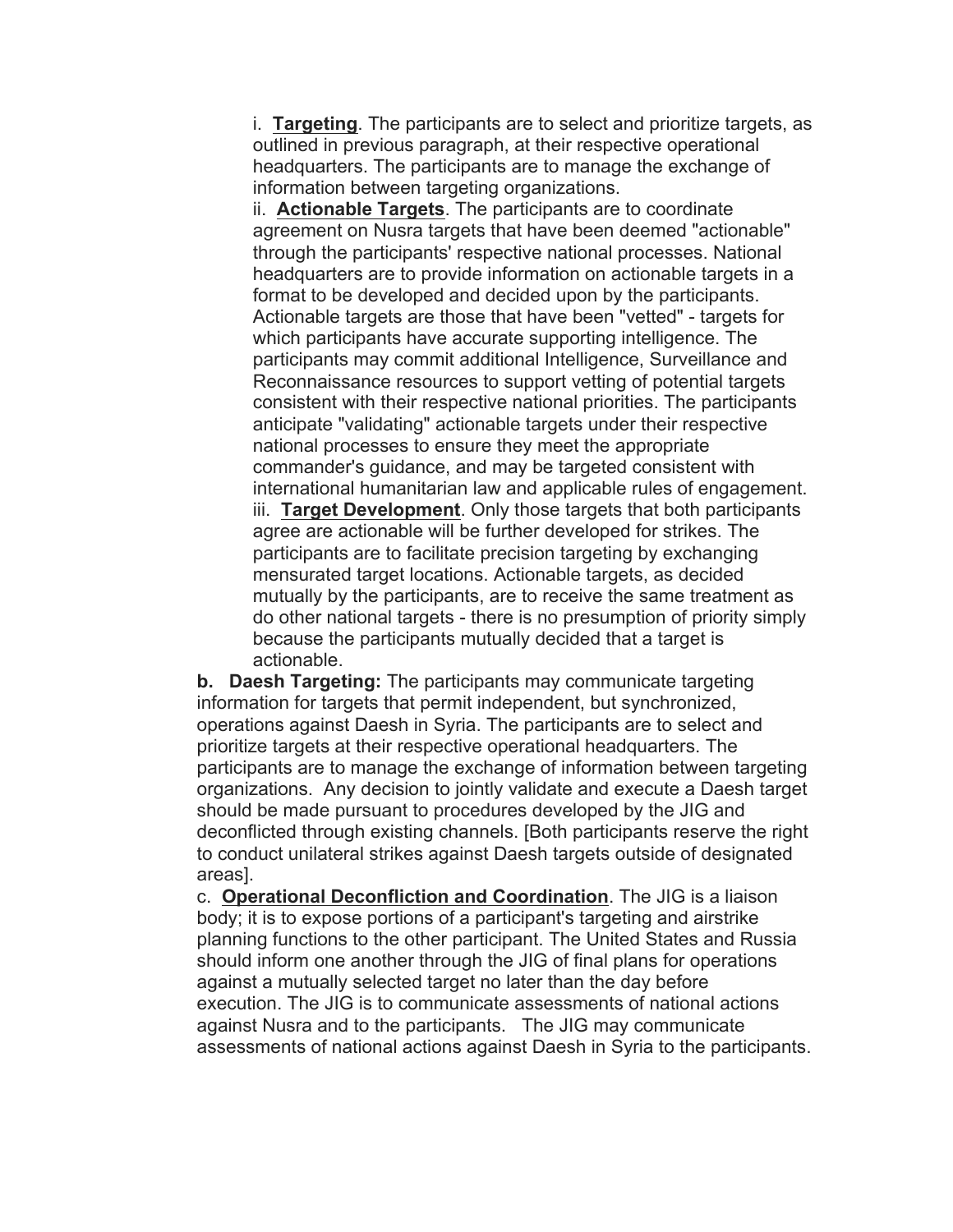i. **Timelines**. The JIG is to operate on timelines that permit the participants to incorporate information developed by the JIG into their normal, national procedures.

ii. **Strike Details**. The participants commit to developing a format for the information about intended operations to be exchanged, including the general time of the strike, the intended method of target attack, general force composition, routing of the strike and precise details of the target being struck. The participants commit to ensuring that the intended actions are deconflicted by time and/or geography. The participants commit to coordinating to ensure strike packages are not targeted by air defenses of either party or by those of the regime.

iii. **Battle Damage Assessment**. Each participant intends to collect BDA on JIG-coordinated targets it strikes; participants may choose to expose the details of the BDA they collect. Either participant may collect BDA on targets the other participant strikes. iv. **Collateral Damage**. The participants intend to facilitate the consideration of any allegations that mutually-decided-upon strikes caused unacceptable collateral damage or loss of life, and explore additional measures to avoid such strikes in the future.

v. **Coordination of Integrated Operations**. At some point, national authorities may authorize the participants to coordinate on integrated operations. Should such a decision be taken, the participants intend to host a conference of national representatives to develop procedures for integrated operations.

#### d. **Emergent Circumstances**.

i. **Imminent Threats.** The participants can target imminent threats to their respective personnel if prior agreement on a target is infeasible. In addition, participants can target imminent threats against their respective nationals by named senior Shura council members of Nusra and active external plotters, as agreed by the United States and Russia.

ii. **Other Circumstances**. The Syrian military can employ military action, including air activities, against the Nusra Front outside of designated areas if Nusra acquires territory there. Russia can use airpower in defense of Syrian government forces in the event of attack by Nusra from within a designated area, if agreed in advance with the United States. All actions should be consistent with the terms of the cessation of hostilities.

iii. **Cessation of Hostilities Violations**. The participants may report information that could corroborate allegations of COH violations to the Geneva Cell.

3. **JIG Role in Monitoring the Grounding of Syrian Air Activities**. The participants intend to collect and report information on regime air activities in support of monitoring the grounding of Syrian aircraft in designated areas.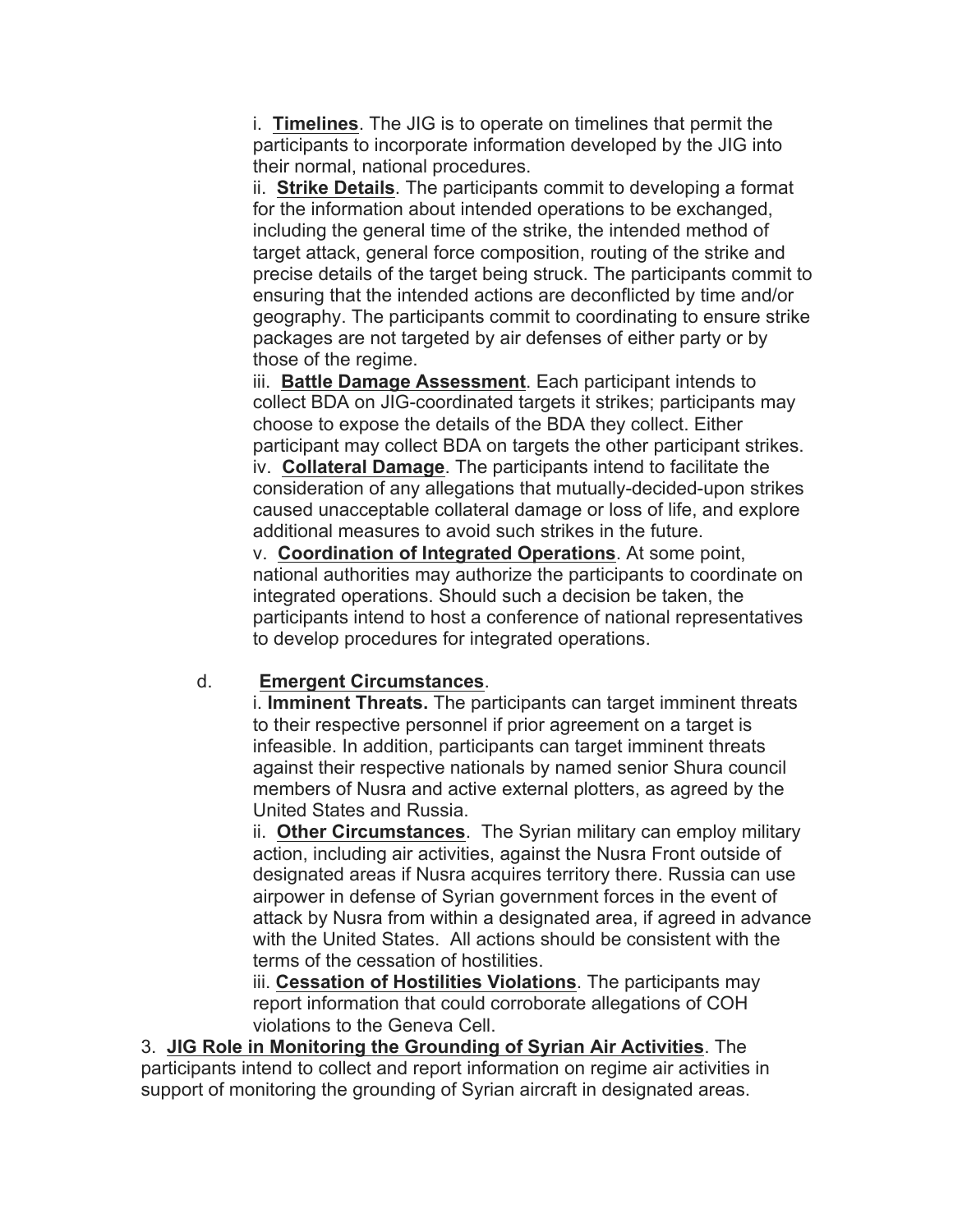a. **Information to be Collected**. The JIG is to be provided advance notice of regime air operations that are permitted as exemptions to the grounding of Syrian military aircraft. The JIG is to maintain a current Syrian air order of battle; changes to the disposition of regime aircraft are to be reported daily. The participants should develop measures to help confirm the Syrian military's compliance with the grounding. The JIG is to report regime violations to the participants.

b. **Prohibited Activities and Exemptions**. The regime is prohibited from flying in designated areas; designated areas include areas of most concentrated Nusra presence, areas of significant Nusra presence, and areas where the opposition is dominant, with some possible Nusra presence. Exempted circumstances are:

- MEDEVAC
- Humanitarian Assistance
- Personnel recovery

c. **Advance Notice of Regime Air Operations**. The Russian Federation is to provide the JIG advance notice of all regime air operations. For exempted missions, the JIG is to be provided the general time of the Syrian mission, general force composition and details of the routing of the package no later than the day prior to execution. Routing for operations in areas under Daesh control from areas under regime control is to be provided to the JIG in advance of such operations taking place, no later than the day prior to execution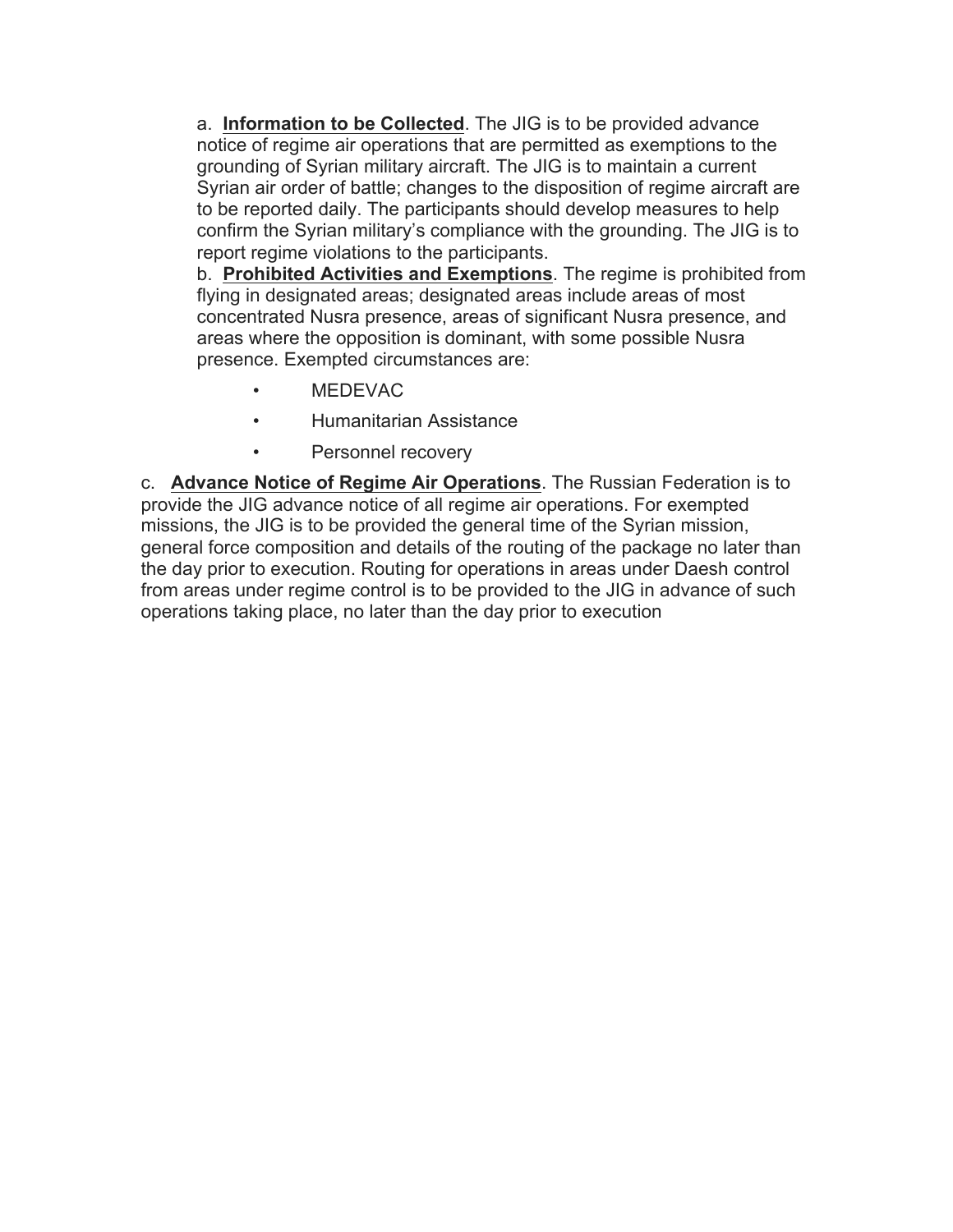#### **Approach for Practical Russian-American Cooperation against Daesh and Jabhat al Nusra and Strengthening the Cessation of Hostilities**

The following is designed to allow Russia and the U.S. to intensify joint and mutual efforts to bring about the destruction of Nusra and Daesh in the context of a strengthened COH with all COH parties adhering to COH terms.

To this end, Russia and the U.S. reconfirm their commitment to intensifying support and assistance to regional allies to help them prevent the flow of fighters, weapons, or financial support to UN designated terrorist groups across the Syrian border.

Delineation of territories controlled by Daesh, Nusra, and moderate opposition forces remains a key priority. Nusra shall enjoy no safe haven anywhere within Syria.

Russia and the United States will also work in parallel to bring about the political transition process as outlined in UNSCR 2254.

### **Mechanisms:**

1) Russia and the United States will intensify their efforts to ensure full compliance with the COH, including the suspension of all offensive ground and air operations against signatories to the COH and civilians in Syria.

2) In the context of a strengthened COH, which will have been restored with the target of reaching the level that had been achieved in late February and maintained for a period of at least 7 days, the United States and Russia will establish a Joint Implementation Group (JIG) comprised of subject matter experts on Syria and professionals with expertise on targeting. The JIG is to be established NLT [DATE] and located at [LOCATION].

3) The JIG is to take on the following tasks, in sequence:

a) Complete, to the extent possible, no later than five days after formation of the JIG, a common map of territories with high concentrations of Nusra formations, to include areas where Nusra formations are in close proximity to opposition formations, for precise target development.

b) Share intelligence and develop actionable targets for military action against Nusra, including, but not limited to, leadership targets, training camps, logistical depots, supply lines, and headquarters.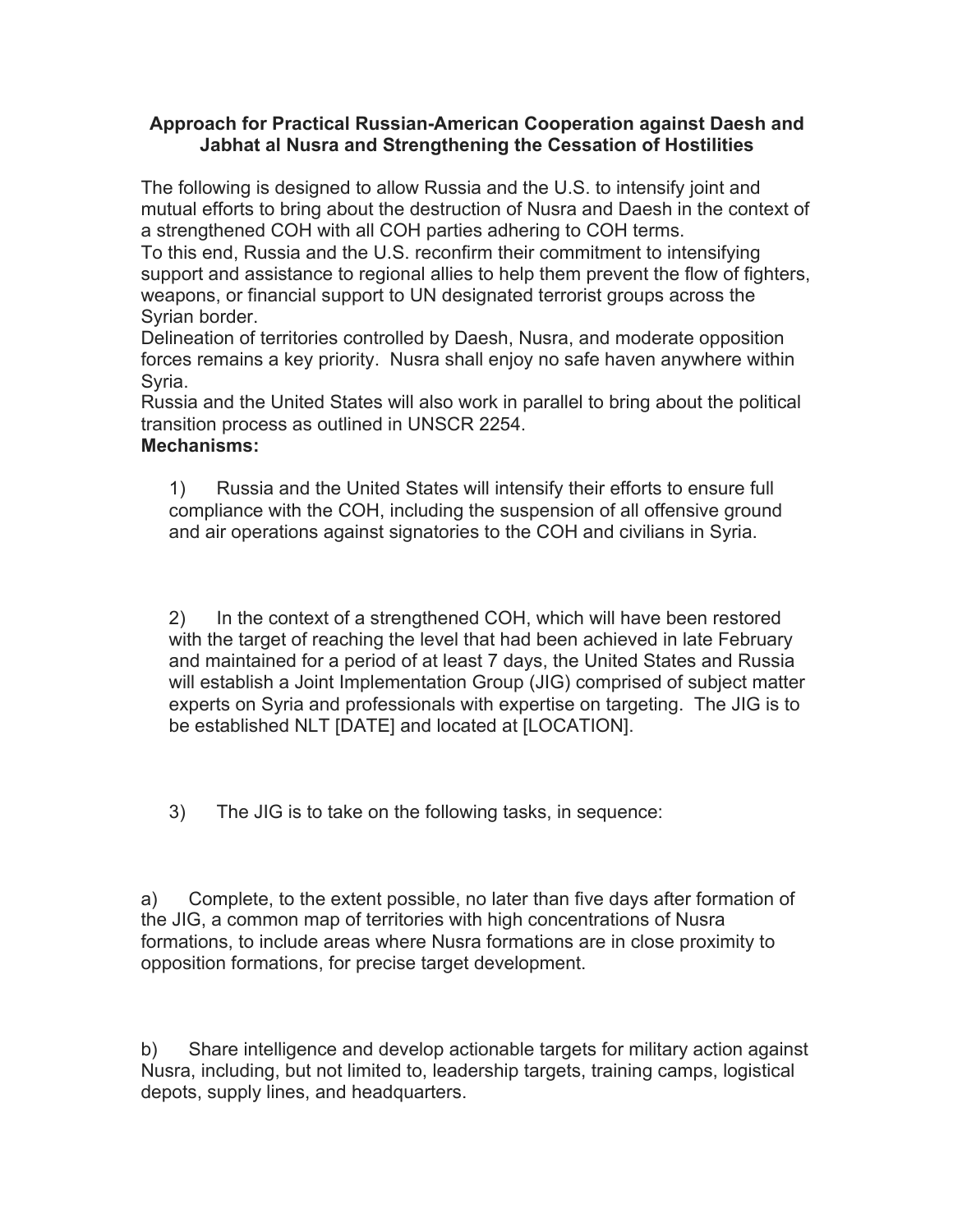c) Designate a set of targets for airstrikes by the Russian Aerospace Forces and/or U.S. military forces related to Jabhat al-Nusra operations in designated areas. Designated areas include areas of most concentrated Nusrah Front presence, areas of significant Nusrah Front presence, and areas where the opposition is dominant, with some possible Nusrah Front presence. Even prior to the establishment of the JIG, technical experts from the U.S. and Russia will plot the geo-coordinates of these designated areas.

d) Devise mechanisms to monitor and enforce the Syrian military's cessation of military air activity over the designated areas described in paragraph c, with appropriate non-combat exceptions to be decided.

d) Decide on a date, shortly after the initial set of targets is agreed, to simultaneously: 1) begin Russian and/or U.S. strikes against agreed Nusra targets, and 2) stop all Syrian military air activities – fixed and rotary wing – in agreed designated areas, with appropriate exceptions for non-combat purposes.

e) If Syrian military activity in conflict with paragraph 3.d or airstrikes in conflict with paragraph 5 occur, either participant may pull out of the JIG.

4) The process of target development through the JIG and airstrikes against Nusra targets by Russian Aerospace Forces and/or U.S. military forces will be ongoing and continuous. The JIG is to exchange information on the effects of targeting Nusra and the developing situation on the ground.

5) With the exception of imminent threats to the United States or Russia where prior agreement on a target is infeasible, Russia and the United States will only take action against Nusra targets that are agreed to in advance and pursuant to appropriate procedures through existing de-confliction channels.

6) The JIG will also work to maximize independent but synchronized efforts against Daesh.